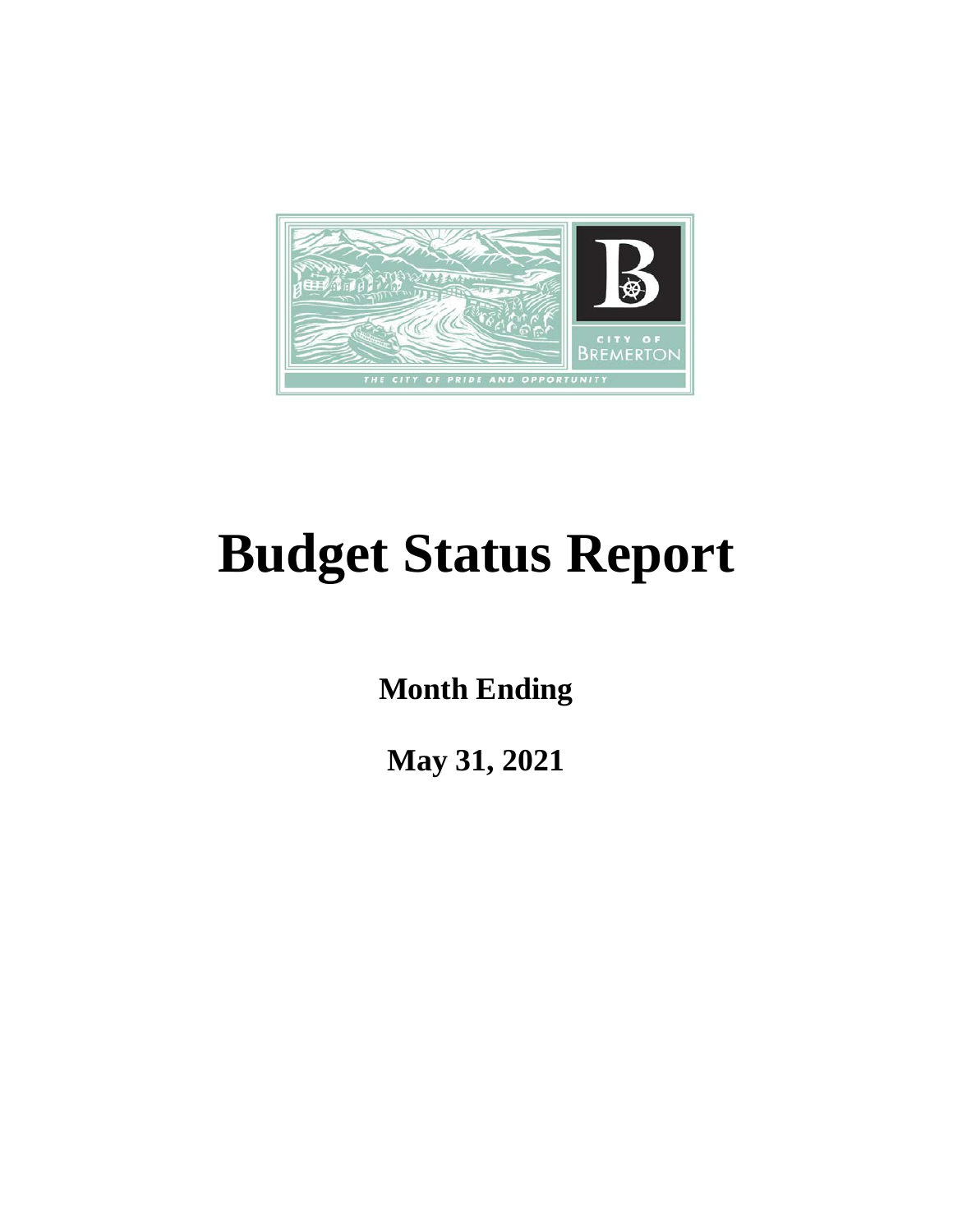

# **Monthly Revenue and Expenditure Summary General Fund**

|            |                                 |                                       | <b>Year to Date</b>                 |                                           | <b>Monthly</b>                                                           |                                                   |                                  |                                                       |                                      |                                                                              |
|------------|---------------------------------|---------------------------------------|-------------------------------------|-------------------------------------------|--------------------------------------------------------------------------|---------------------------------------------------|----------------------------------|-------------------------------------------------------|--------------------------------------|------------------------------------------------------------------------------|
|            | <b>Revenue</b><br><b>Budget</b> | <b>Revenue</b><br><b>Year to Date</b> | <b>Expenditure</b><br><b>Budget</b> | <b>Expenditure</b><br><b>Year to Date</b> | <b>YTD</b><br><b>Variance</b><br><b>Revenue vs</b><br><b>Expenditure</b> | <b>Monthly</b><br><b>Revenue</b><br><b>Budget</b> | <b>Monthly</b><br><b>Revenue</b> | <b>Monthly</b><br><b>Expenditure</b><br><b>Budget</b> | <b>Monthly</b><br><b>Expenditure</b> | <b>Monthly</b><br><b>Variance</b><br><b>Revenue vs</b><br><b>Expenditure</b> |
| Jan        | 3,404,947<br>$\mathcal{L}$      | 3,322,172<br>-S                       | $$4,405,660$ \$                     | 4,454,077                                 | (1, 131, 905)<br>$\frac{1}{2}$                                           | \$3,404,947                                       | \$3,322,172                      | $$4,405,660$ \$                                       | 4,454,077                            | \$(1,131,905)                                                                |
| Feb        | 6,352,567                       | 6,690,708                             | 8,292,254                           | 7,833,588                                 | (1, 142, 880)                                                            | 2,947,620                                         | 3,368,536                        | 3,886,594                                             | 3,379,511                            | (10, 975)                                                                    |
| Mar        | 9,275,757                       | 9,564,264                             | 12,467,224                          | 11,492,772                                | (1,928,507)                                                              | 2,923,190                                         | 2,873,556                        | 4,174,970                                             | 3,659,184                            | (785, 628)                                                                   |
| Apr        | 12,495,549                      | 13,596,095                            | 16,418,907                          | 15,429,982                                | (1,833,887)                                                              | 3,219,792                                         | 4,031,831                        | 3,951,683                                             | 3,937,210                            | 94,621                                                                       |
| May        | 19,378,479                      | 20,916,191                            | 20,440,057                          | 18,970,643                                | 1,945,548                                                                | 6,882,929                                         | 7,320,096                        | 4,021,150                                             | 3,540,661                            | 3,779,434                                                                    |
| Jun        | 22,646,493                      |                                       | 24,556,149                          |                                           |                                                                          | 3,268,015                                         |                                  | 4,116,092                                             |                                      |                                                                              |
| Jul        | 25,845,284                      |                                       | 28,879,387                          |                                           |                                                                          | 3,198,791                                         |                                  | 4,323,237                                             |                                      |                                                                              |
| Aug        | 28,558,331                      |                                       | 32,891,615                          |                                           |                                                                          | 2,713,047                                         |                                  | 4,012,228                                             |                                      |                                                                              |
| Sep        | 31,328,346                      |                                       | 37,107,304                          |                                           |                                                                          | 2,770,015                                         |                                  | 4,215,690                                             |                                      |                                                                              |
| Oct        | 34,749,824                      |                                       | 41,341,681                          |                                           |                                                                          | 3,421,478                                         |                                  | 4,234,376                                             |                                      |                                                                              |
| <b>Nov</b> | 41,077,262                      |                                       | 45,409,401                          |                                           |                                                                          | 6,327,438                                         |                                  | 4,067,720                                             |                                      |                                                                              |
| Dec        | 45,080,705                      |                                       | 49,295,144                          |                                           |                                                                          | 4,003,443                                         |                                  | 3,885,743                                             |                                      |                                                                              |

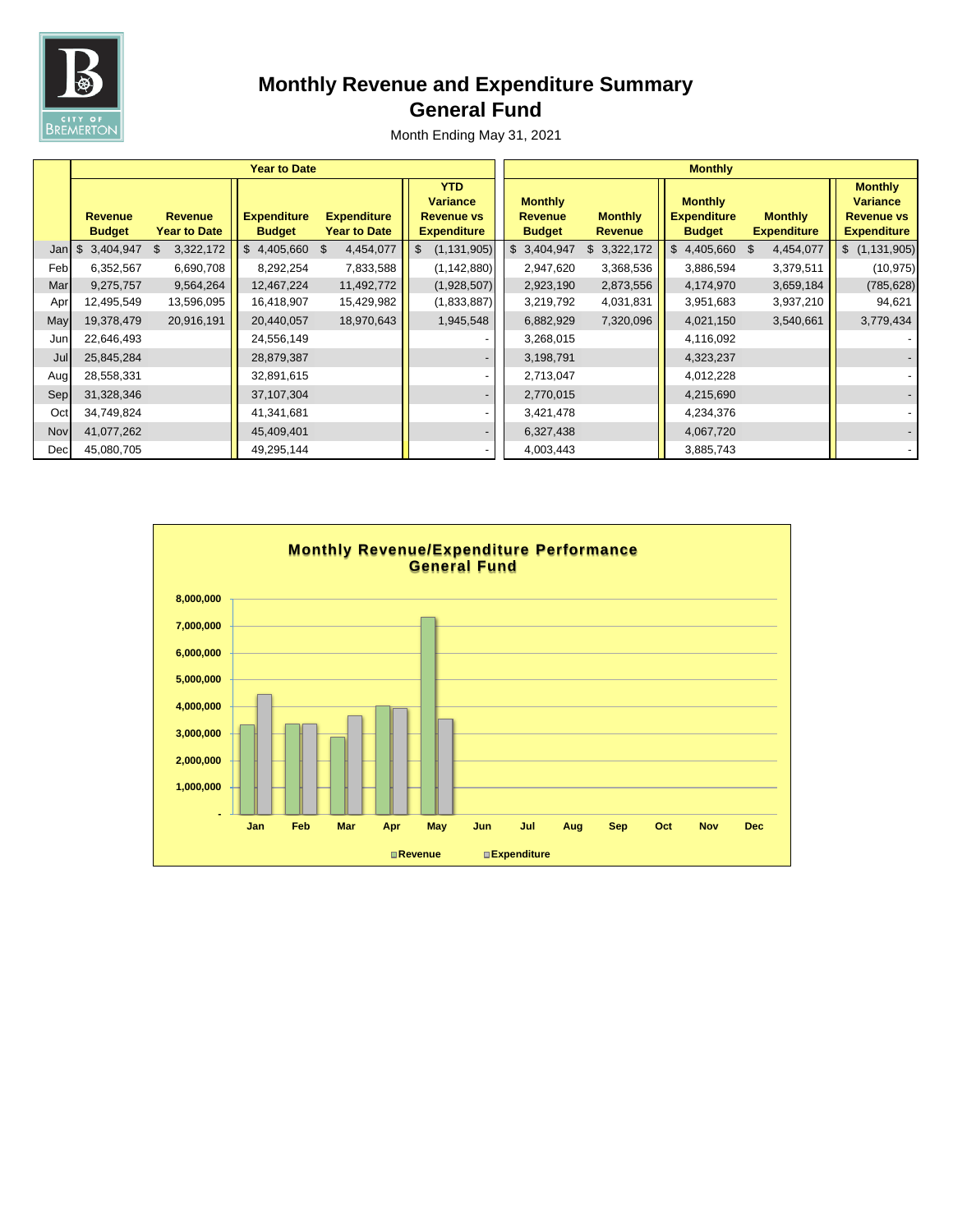

## **General Fund Expenditures By Department**

|                              | <b>Personnel</b> |            |              | <b>Supplies</b> |                 |                 | <b>Capital &amp; Transfers</b> |                |                 | <b>Total</b>               |                  |                 |
|------------------------------|------------------|------------|--------------|-----------------|-----------------|-----------------|--------------------------------|----------------|-----------------|----------------------------|------------------|-----------------|
|                              | <b>Budget</b>    | <b>YTD</b> | %<br>YTD     | <b>Budget</b>   | <b>YTD</b>      | %<br><b>YTD</b> | <b>Budget</b>                  | <b>YTD</b>     | ℅<br><b>YTD</b> | <b>Budget</b>              | <b>YTD</b>       | %<br><b>YTD</b> |
| <b>City Council</b>          | $345,200$ \$     | 145,649    | 42.19% \$    | $63,365$   \$   | 19,292          | $30.45\%$ \$    |                                |                |                 | $408,565$ \$<br>$\sqrt{3}$ | 164,941          | 40.37%          |
| Executive                    | 273,500          | 117,931    | 43.12%       | 74,022          | 16,149          | 21.82%          |                                |                |                 | 347,522                    | 134,081          | 38.58%          |
| <b>Financial Services</b>    | 1,259,300        | 522,656    | 41.50%       | 358,603         | 68,878          | 19.21%          |                                |                |                 | 1,617,903                  | 591,534          | 36.56%          |
| <b>City Attorney</b>         | 1,395,600        | 558,339    | 40.01%       | 245,915         | 67,239          | 27.34%          |                                |                |                 | 1,641,515                  | 625,578          | 38.11%          |
| <b>Human Resources</b>       | 502,500          | 213,033    | 42.39%       | 253,385         | 45,991          | 18.15%          |                                |                |                 | 755,885                    | 259,024          | 34.27%          |
| <b>Community Development</b> | 1,820,700        | 808,965    | 44.43%       | 941,680         | 123,730         | 13.14%          | 75,000                         | 31,250         | 41.67%          | 2,837,380                  | 963,945          | 33.97%          |
| <b>Municipal Court</b>       | 983,000          | 419,834    | 42.71%       | 544,581         | 179,949         | 33.04%          |                                |                |                 | 1,527,581                  | 599,783          | 39.26%          |
| <b>City Auditor</b>          | 88,400           | 36,796     | 41.62%       | 6,915           | 1,694           | 24.50%          |                                |                |                 | 95,315                     | 38,490           | 40.38%          |
| <b>Police Department</b>     | 10,931,400       | 4,226,524  | 38.66%       | 1,844,172       | 554,779         | 30.08%          |                                |                |                 | 12,775,572                 | 4,781,304        | 37.43%          |
| <b>Fire Department</b>       | 10,718,900       | 4,479,690  | 41.79%       | 1,367,511       | 467,026         | 34.15%          |                                |                |                 | 12,086,411                 | 4,946,716        | 40.93%          |
| Pension                      | 1,479,400        | 637,558    | 43.10%       | 407,000         | 133,425         | 32.78%          |                                |                |                 | 1,886,400                  | 770,983          | 40.87%          |
| <b>General Facilities</b>    | 510,500          | 230,130    | 45.08%       | 887,975         | 297,583         | 33.51%          | 540,000                        | 360            | 0.07%           | 1,938,475                  | 528,073          | 27.24%          |
| <b>Parks Department</b>      | 2,227,800        | 914,561    | 41.05%       | 847,334         | 196,749         | 23.22%          | 132,700                        | 132,700        | 100.00%         | 3,207,834                  | 1,244,010        | 38.78%          |
| Engineering                  | 2,699,400        | 995,429    | 36.88%       | 351,752         | 110,046         | 31.29%          |                                |                |                 | 3,051,152                  | 1,105,475        | 36.23%          |
| Non-Departmental             | 199,200          |            | N/A          | 3,767,634       | 1,574,748       | 41.80%          | 1,150,800                      | 641,958        | 55.78%          | 5,117,634                  | 2,216,706        | 43.32%          |
| <b>Total</b>                 | 35,434,800       | 14,307,096 | $40.38\%$ \$ | 11,961,844      | 3,857,279<br>S. | <b>32.25%</b>   | \$<br>1,898,500                | 806,268<br>-SS | 42.47%          | 49,295,144                 | \$<br>18,970,643 | 38.48%          |



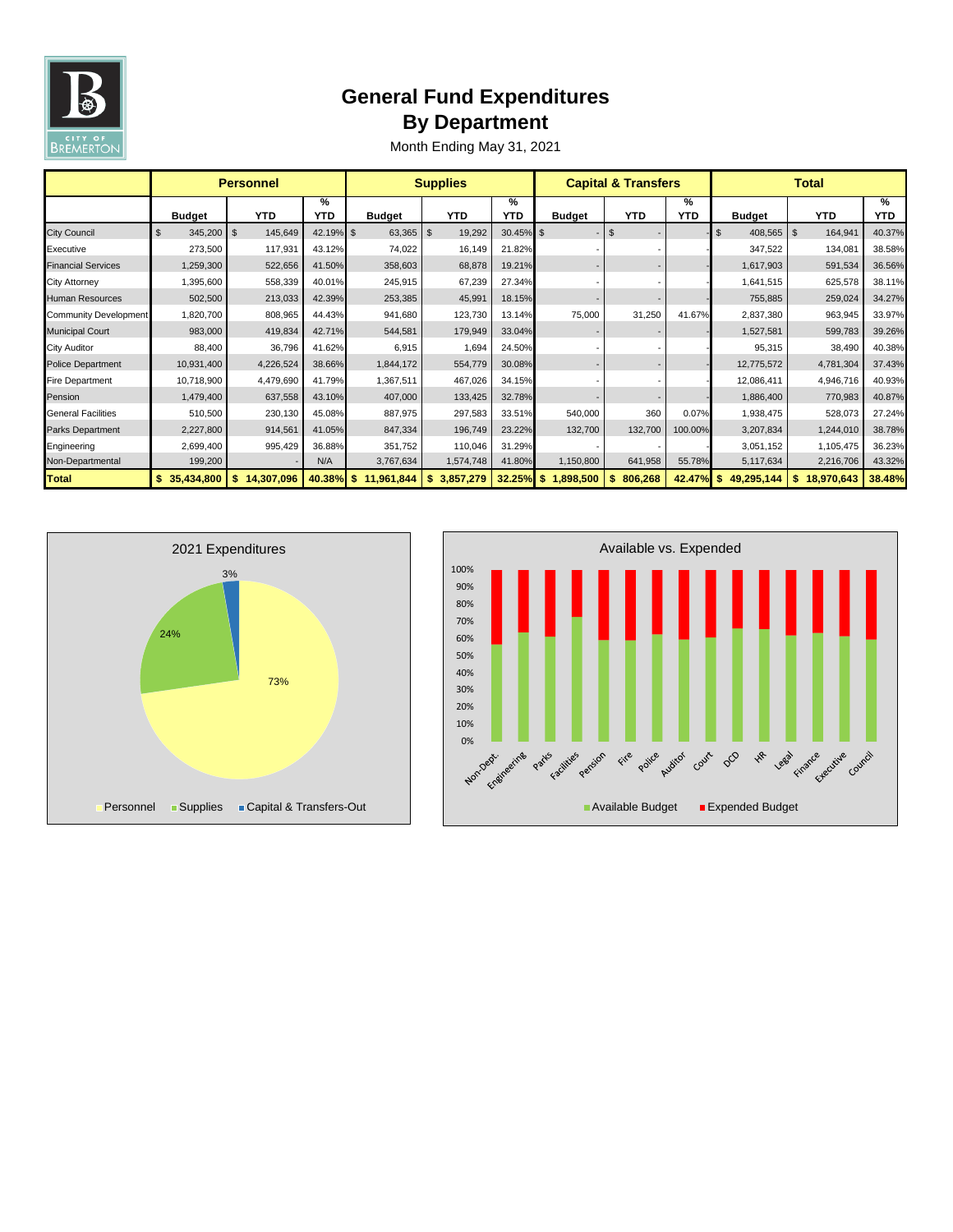

## **REVENUES - GENERAL FUND BUDGET ESTIMATE & ACTUAL RECEIPTS**

Month Ending May 31, 2021

|                                    | <b>BUDGETED</b> | <b>YTD ACTUAL</b> | <b>YTD</b> <sub>%</sub> |                |
|------------------------------------|-----------------|-------------------|-------------------------|----------------|
| <b>GENERAL FUND REVENUE SOURCE</b> | <b>REVENUE</b>  | <b>REVENUE</b>    | <b>COLLECTED</b>        | <b>BALANCE</b> |
| <b>TAXES</b>                       |                 |                   |                         |                |
| <b>PROPERTY</b>                    | 10,241,852      | 4,981,642         | 48.64%                  | 5,260,210      |
| <b>SALES</b>                       | 9,377,236       | 4,204,163         | 44.83%                  | 5,173,073      |
| <b>B&amp;O</b>                     | 2,900,000       | 2,103,496         | 72.53%                  | 796,504        |
| PRIVATE UTILITY                    | 4,541,000       | 2,035,254         | 44.82%                  | 2,505,746      |
| <b>CITY UTILITY</b>                | 5,663,106       | 2,292,487         | 40.48%                  | 3,370,619      |
| <b>OTHER</b>                       | 810,000         | 372,268           | 45.96%                  | 437,732        |
| <b>SUB-TOTAL TAXES</b>             | 33,533,194      | 15,989,310        | 47.68%                  | 17,543,884     |
| <b>LICENSES &amp; PERMITS</b>      | 1,388,550       | 811,206           | 58.42%                  | 577,344        |
| <b>INTERGOVERNMENTAL</b>           | 1,979,196       | 821,222           | 41.49%                  | 1,157,974      |
| <b>CHARGES FOR SERVICES</b>        | 6,326,365       | 2,726,239         | 43.09%                  | 3,600,126      |
| <b>FINES &amp; FORFEITURES</b>     | 995,900         | 479,520           | 48.15%                  | 516,380        |
| <b>MISCELLANEOUS</b>               | 316,500         | 88,694            | 28.02%                  | 227,806        |
| <b>INTERFUND &amp; OTHER FIN.</b>  | 541,000         | 0                 | 0.00%                   | 541,000        |
| <b>SUB-TOTAL</b>                   | 11,547,511      | 4,926,880         | 42.67%                  | 6,620,631      |
|                                    |                 |                   |                         |                |
|                                    |                 |                   |                         |                |
| <b>TOTAL GENERAL FUND</b>          | 45,080,705      | 20,916,191        | 46.40%                  | 24,164,514     |

*Note: Time Elapsed 42%*



#### **BY MONTH REVENUES - GENERAL FUND**

**\_\_\_\_\_\_\_\_\_\_\_\_\_\_\_\_\_\_\_\_\_\_\_\_\_\_\_\_\_\_\_\_\_\_\_\_\_\_\_\_\_\_\_\_\_\_\_\_\_\_\_\_\_\_**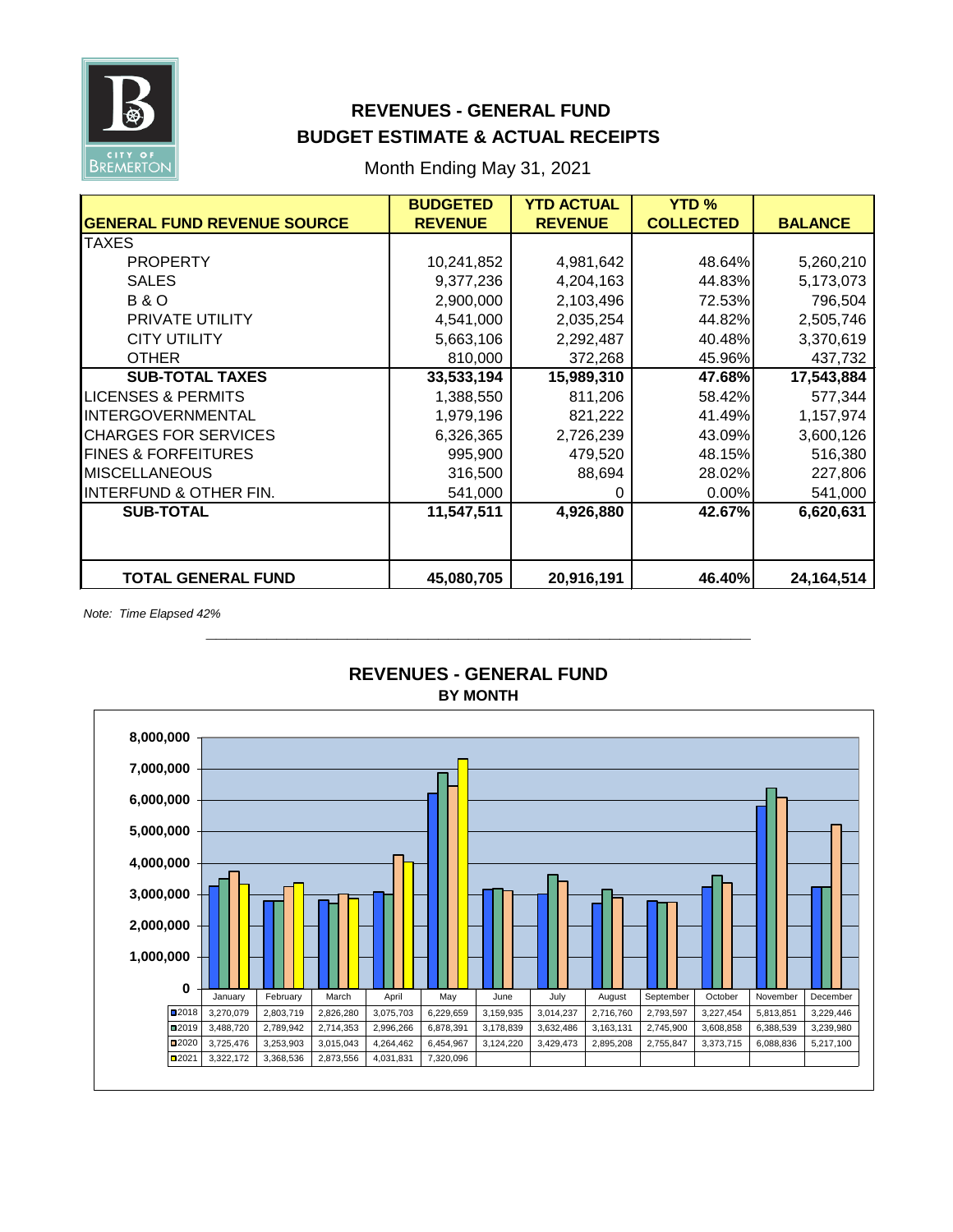

## **EXPENDITURES - GENERAL FUND BY DEPARTMENT**

## Month Ending May 31, 2021

|                                  | <b>ANNUAL</b>       | <b>YTD</b>          |                 |                |
|----------------------------------|---------------------|---------------------|-----------------|----------------|
|                                  | <b>BUDGETED</b>     | <b>ACTUAL</b>       | $\frac{9}{6}$   |                |
| <b>DEPARTMENT</b>                | <b>EXPENDITURES</b> | <b>EXPENDITURES</b> | <b>EXPENDED</b> | <b>BALANCE</b> |
| <b>CITY COUNCIL</b>              | 408,565             | 164,941             | 40.37%          | 243,624        |
| <b>EXECUTIVE</b>                 | 347,522             | 134,081             | 38.58%          | 213,441        |
| <b>FINANCIAL SERVICES</b>        | 1,617,903           | 591,534             | 36.56%          | 1,026,369      |
| <b>LEGAL</b>                     | 1,641,515           | 625,578             | 38.11%          | 1,015,937      |
| <b>HUMAN RESOURCES</b>           | 755,885             | 259,024             | 34.27%          | 496,861        |
| <b>COMMUNITY DEVELOPMENT</b>     | 2,837,380           | 963,945             | 33.97%          | 1,873,435      |
| <b>MUNICIPAL COURT</b>           | 1,527,581           | 599,783             | 39.26%          | 927,798        |
| <b>CITY AUDITOR</b>              | 95,315              | 38,490              | 40.38%          | 56,825         |
| POLICE DEPARTMENT                | 12,775,572          | 4,781,304           | 37.43%          | 7,994,268      |
| FIRE DEPARTMENT                  | 12,086,411          | 4,946,716           | 40.93%          | 7,139,695      |
| <b>POLICE &amp; FIRE PENSION</b> | 1,886,400           | 770,983             | 40.87%          | 1,115,417      |
| <b>GENERAL FACILITIES</b>        | 1,938,475           | 528,073             | 27.24%          | 1,410,402      |
| <b>PARKS &amp; RECREATION</b>    | 3,207,834           | 1,244,010           | 38.78%          | 1,963,824      |
| <b>ENGINEERING</b>               | 3,051,152           | 1,105,475           | 36.23%          | 1,945,677      |
| MISCELLANEOUS NON-DEPARTMENTAL   | 5,117,634           | 2,216,706           | 43.32%          | 2,900,928      |
| <b>SUB-TOTAL</b>                 | 49,295,144          | 18,970,643          | 38.48%          | 30,324,501     |
|                                  |                     |                     |                 |                |
| <b>TOTAL</b>                     | 49,295,144          | 18,970,643          | 38.48%          | 30,324,501     |

*Note: Time Elapsed 42%*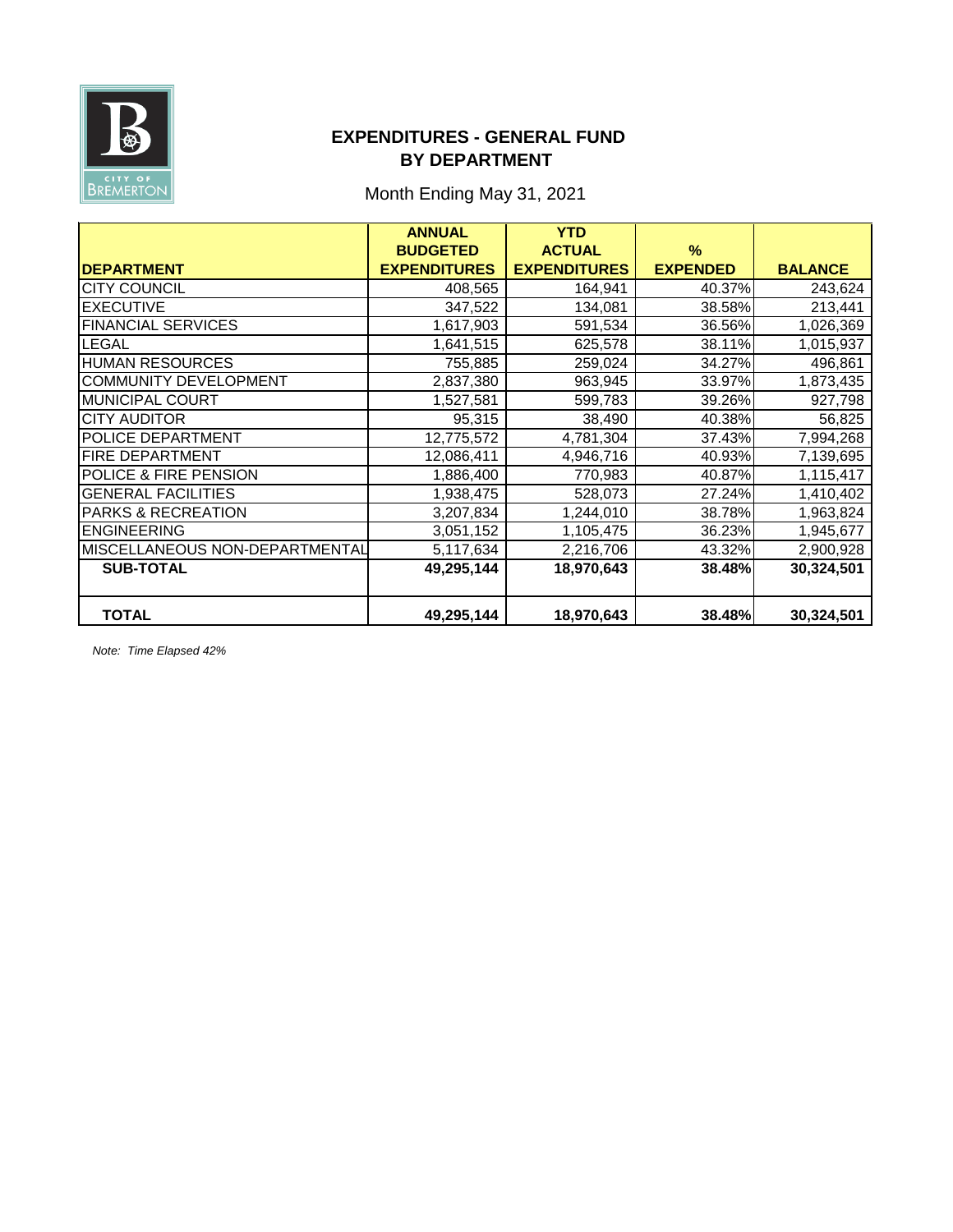

## **REVENUES - ALL FUNDS**

Month Ending May 31, 2021

|                                    | <b>TOTAL</b>    | <b>YTD</b>      |                 |
|------------------------------------|-----------------|-----------------|-----------------|
|                                    | <b>BUDGETED</b> | <b>ACTUAL</b>   | <b>YTD%</b>     |
| <b>FUNDS</b>                       | <b>REVENUES</b> | <b>REVENUES</b> | <b>RECEIVED</b> |
| <b>GENERAL</b>                     | 45,080,705      | 20,916,191      | 46.40%          |
| <b>STREET</b>                      | 2,509,423       | 975,510         | 38.87%          |
| <b>CONTINGENCY RESERVE</b>         | 144,800         | 58,011          | 40.06%          |
| <b>LODGING TAX</b>                 | 474,000         | 170,447         | 35.96%          |
| PARKING SYSTEM                     | 1,650,331       | 557,346         | 33.77%          |
| <b>CDBG</b>                        | 947,000         | 41,969          | 4.43%           |
| ABATEMENT REVOLVING                | 25,500          | 31,298          | 122.74%         |
| POLICE SPECIAL PROJECTS            | 8,500           | 135,242         | 1591.08%        |
| PUBLIC ACCESS TELEVISION           | 446,607         | 234,367         | 52.48%          |
| <b>GIFT &amp; DONATION FUND</b>    | 2,100           | 4,028           | 191.81%         |
| <b>TRIAL IMPROVEMENT</b>           | 18,600          | 11,065          | 59.49%          |
| ONE PERCENT FOR ART                | 1,700           | 33              | 1.92%           |
| CONFERENCE CENTER OPER.            | 1,379,438       | 263,351         | 19.09%          |
| 2010 UTGO                          | 901,000         | 440,137         | 48.85%          |
| 2010 GOVERNMENT CENTER LTGO        | 331,000         | 330,896         | 99.97%          |
| 2015 PUBLIC SAFETY BOND            | 550,750         | 268,690         | 48.79%          |
| 2019 REFUNDING LTGO                | 480,600         | 149,611         | 31.13%          |
| GENERAL GOV'T CAPITAL IMPROVEMENT  | 1,690,000       | 1,084,535       | 64.17%          |
| PARK FACILITIES CONST.             | 1,272,550       | 173,490         | 13.63%          |
| RESIDENTIAL STREET CAPITAL         | 1,341,301       | 525,479         | 39.18%          |
| TRANSPORTATION CAPITAL PROJECTS    | 10,286,817      | 457,789         | 4.45%           |
| FIRE PUBLIC SAFETY CAPITAL         | 0               | 429             | N/A             |
| AFFORDABLE HOUSING CAPITAL FUND    | 100,000         | 100,257         | 100.26%         |
| <b>WATER UTILITY</b>               | 15,498,857      | 6,031,815       | 38.92%          |
| <b>WATER CAPITAL</b>               | 3,605,600       | 3,446,362       | 95.58%          |
| GOLD MTN GOLF COMPLEX              | 4,758,835       | 1,176,496       | 24.72%          |
| <b>WASTEWATER UTILITY</b>          | 16,537,038      | 6,890,239       | 41.67%          |
| <b>WASTEWATER CAPITAL</b>          | 7,995,600       | 1,450,038       | 18.14%          |
| STORMWATER UTILITY                 | 4,995,006       | 2,044,556       | 40.93%          |
| STORMWATER CAPITAL                 | 4,062,929       | 881,119         | 21.69%          |
| UTILITY DEBT RESERVE               | 22,000          | 4,382           | 19.92%          |
| <b>RISK MANAGEMENT</b>             | 2,207,829       | 806,180         | 36.51%          |
| <b>EMPLOYMENT SECURITY</b>         | 4,000           | 13,292          | 332.31%         |
| <b>ACCUMULATED LEAVE LIABILITY</b> | 582,500         | 156,441         | 26.86%          |
| <b>ER&amp;R OPERATIONS</b>         | 1,793,219       | 584,998         | 32.62%          |
| <b>ER&amp;R RESERVES</b>           | 1,489,943       | 656,869         | 44.09%          |
| <b>INFORMATION TECHNOLOGY</b>      | 1,766,000       | 739,309         | 41.86%          |
| <b>TOTAL CITY FUNDS</b>            | 134,962,078     | 51,812,267      | 38.39%          |

*Note: Time Elapsed 42%*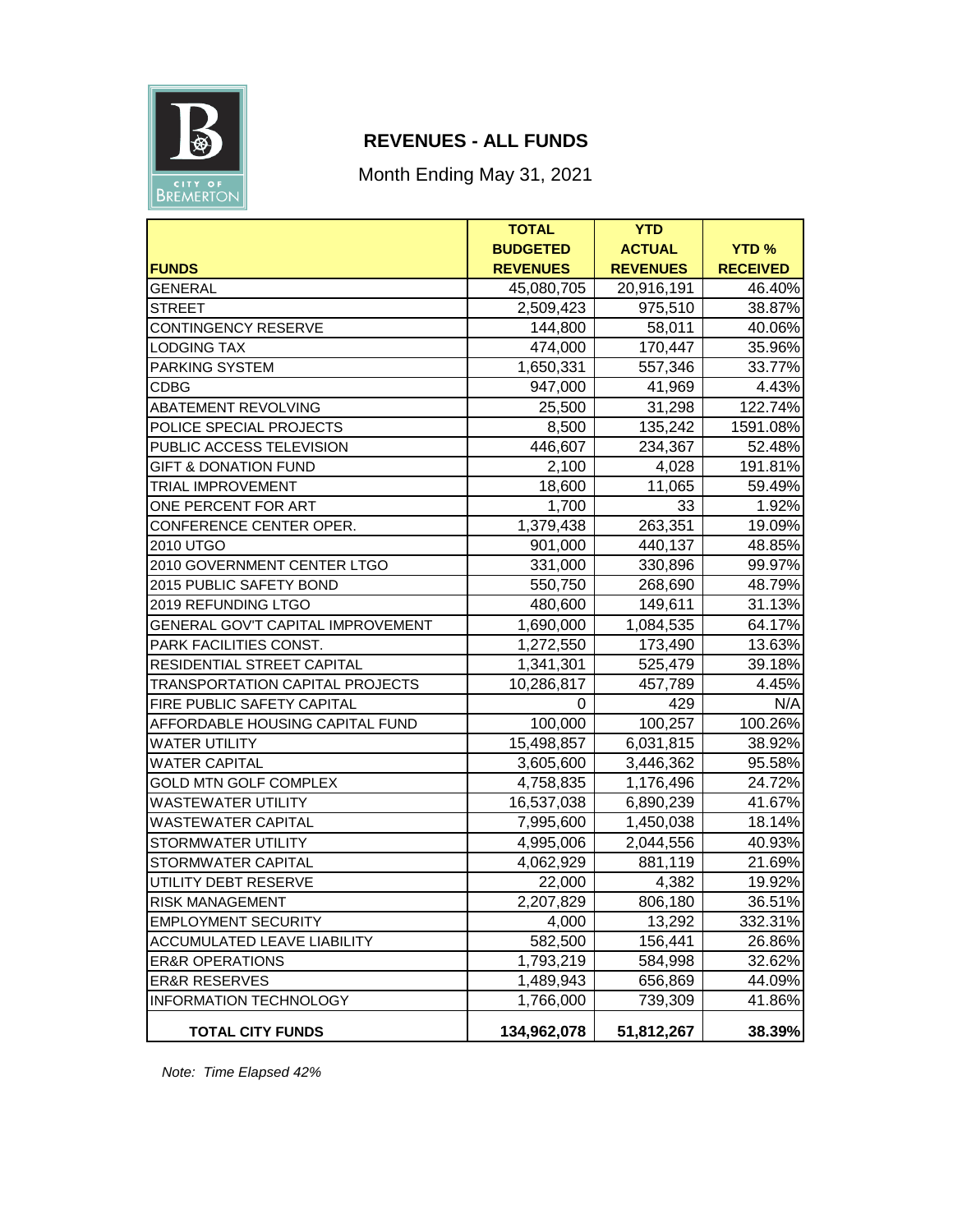

## **EXPENDITURES - ALL FUNDS**

Month Ending May 31, 2021

|                                        | <b>TOTAL</b>        | <b>YTD</b>          |                 |
|----------------------------------------|---------------------|---------------------|-----------------|
|                                        | <b>BUDGETED</b>     | <b>ACTUAL</b>       | <b>YTD%</b>     |
| <b>FUNDS</b>                           | <b>EXPENDITURES</b> | <b>EXPENDITURES</b> | <b>EXPENDED</b> |
| <b>GENERAL</b>                         | 49,295,144          | 18,970,643          | 38.48%          |
| <b>STREET</b>                          | 2,825,254           | 1,133,742           | 40.13%          |
| <b>LODGING TAX</b>                     | 600,000             | 154,167             | 25.69%          |
| <b>PARKING SYSTEM</b>                  | 1,743,479           | 384,663             | 22.06%          |
| CDBG                                   | 946,995             | 186,137             | 19.66%          |
| <b>ABATEMENT REVOLVING</b>             | 241,100             | 1,456               | 0.60%           |
| POLICE SPECIAL PROJECTS                | 203,868             | 11,429              | 5.61%           |
| PUBLIC ACCESS TELEVISION               | 494,075             | 181,714             | 36.78%          |
| <b>GIFT &amp; DONATION FUND</b>        | 17,000              | 0                   | $0.00\%$        |
| <b>TRIAL IMPROVEMENT</b>               | 27,500              | 34                  | 0.12%           |
| ONE PERCENT FOR ART                    | 9,000               | 500                 | 5.56%           |
| CONFERENCE CENTER OPERATING            | 1,259,272           | 224,406             | 17.82%          |
| 2010 UTGO                              | 856,088             | 0                   | 0.00%           |
| 2010 GOVERNMENT CENTER LTGO            | 331,113             | 57,906              | 17.49%          |
| 2015 PUBLIC SAFETY BOND                | 500,550             | 0                   | 0.00%           |
| 2019 REFUNDING LTGO                    | 530,844             | 53,292              | 10.04%          |
| <b>GEN GOV'T CAPITAL IMP</b>           | 2,126,544           | 405,000             | 19.04%          |
| PARK FACILITIES CONSTRUCTION           | 1,304,150           | 136,376             | 10.46%          |
| RESIDENTIAL STREET CAPITAL             | 1,438,428           | 298,615             | 20.76%          |
| <b>TRANSPORTATION CAPITAL PROJECTS</b> | 10,743,548          | 1,109,260           | 10.32%          |
| FIRE PUBLIC SAFETY CAPITAL             | 792,163             | 132,586             | 16.74%          |
| AFFORDABLE HOUSING CAPITAL FUND        | 100,000             | 0                   | $0.00\%$        |
| WATER UTILITY                          | 16,030,472          | 5,650,287           | 35.25%          |
| <b>WATER CAPITAL</b>                   | 6,842,085           | 619,573             | 9.06%           |
| GOLD MOUNTAIN GOLF COMPLEX             | 4,651,435           | 1,163,838           | 25.02%          |
| <b>WASTEWATER UTILITY</b>              | 17,148,347          | 5,917,597           | 34.51%          |
| <b>WASTEWATER CAPITAL</b>              | 9,041,446           | 687,337             | 7.60%           |
| STORMWATER UTILITY                     | 5,080,979           | 1,806,867           | 35.56%          |
| STORMWATER CAPITAL                     | 5,417,195           | 191,671             | 3.54%           |
| <b>RISK MANAGEMENT</b>                 | 2,202,829           | 1,729,327           | 78.50%          |
| <b>EMPLOYMENT SECURITY</b>             | 80,000              | 0                   | $0.00\%$        |
| <b>ACCUMULATED LEAVE LIABILITY</b>     | 588,700             | 107,150             | 18.20%          |
| <b>ER&amp;R OPERATIONS</b>             | 1,790,369           | 645,720             | 36.07%          |
| <b>ER&amp;R RESERVES</b>               | 1,169,718           | 375,761             | 32.12%          |
| <b>INFORMATION TECHNOLOGY</b>          | 1,764,196           | 862,395             | 48.88%          |
| <b>TOTAL ALL FUNDS</b>                 | 148,193,886         | 43,199,450          | 29.15%          |

*Note: Time Elapsed 42%*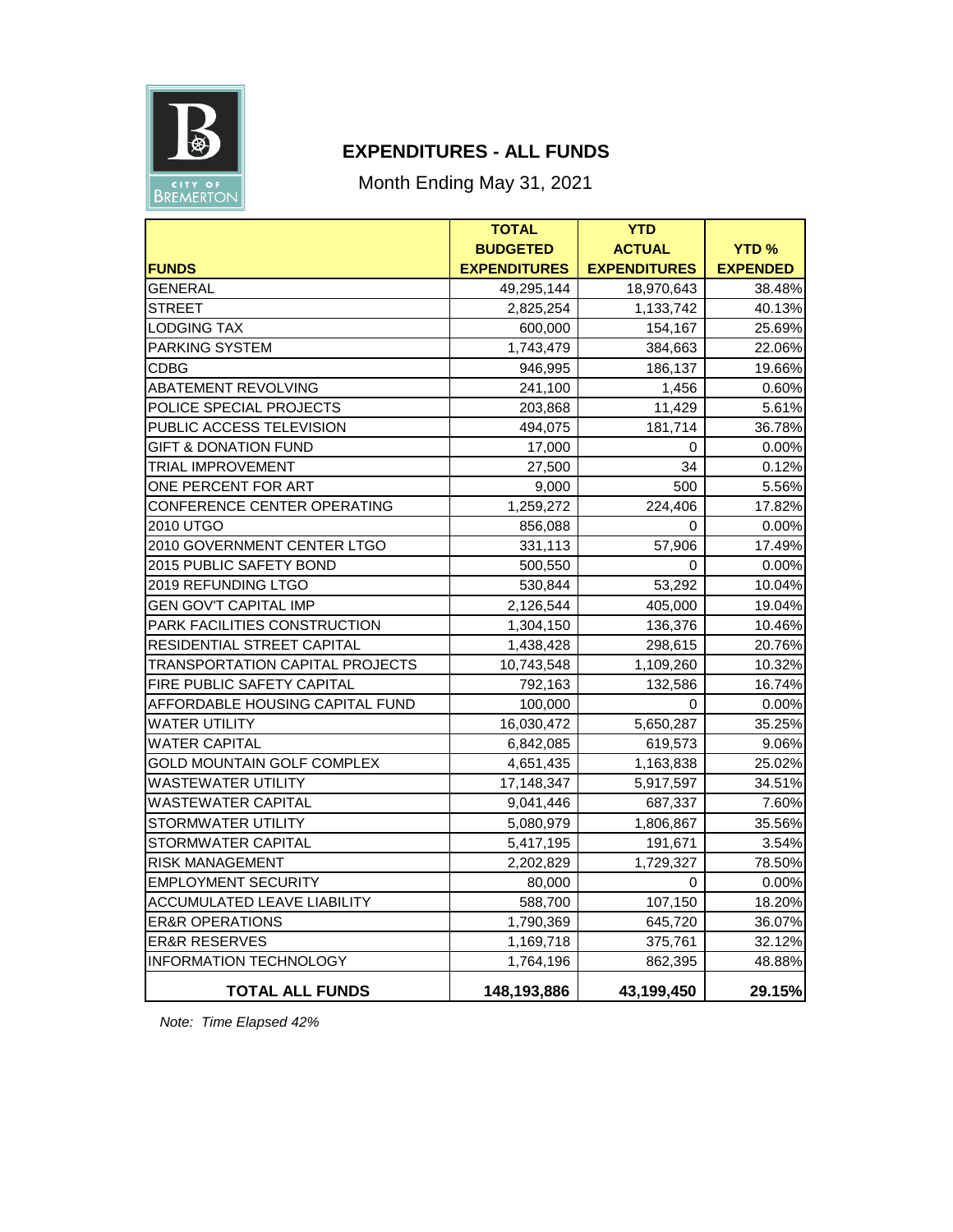

### **CASH FLOW ACTIVITY - ALL FUNDS**

Month Ending May 31, 2021

| <b>FUND</b>                        | <b>BEGINNING</b><br><b>CASH AND</b> |                 |                      | <b>ENDING</b><br><b>CASH AND</b> |
|------------------------------------|-------------------------------------|-----------------|----------------------|----------------------------------|
|                                    | <b>INVESTMENTS*</b>                 | <b>RECEIPTS</b> | <b>DISBURSEMENTS</b> | <b>INVESTMENTS</b>               |
| 001 GENERAL                        | 12,603,666                          | 8,950,276       | 5,372,219            | 16, 181, 723                     |
| 102 STREET                         | 629,634                             | 319,731         | 283,341              | 666,025                          |
| 103 CONTINGENCY RESERVE            | 1,565,574                           | 10,889          | $\Omega$             | 1,576,463                        |
| 104 LODGING TAX FUND               | 276,064                             | 55,445          | 33,333               | 298,176                          |
| 105 PARKING SYSTEM REVENUE         | 960,477                             | 143,029         | 65,297               | 1,038,209                        |
| 106 COMMUNITY DEV. BLOCK GRANT     | (2,702)                             | 28,938          | 85,573               | (59, 337)                        |
| 108 ABATEMENT REVOLVING            | 364,114                             | 6,517           | 1,079                | 369,552                          |
| 110 POLICE SPECIAL PROJECTS        | 531,081                             | 11,206          | 2,738                | 539,548                          |
| 113 PUBLIC ACCESS TELEVISION       | 708,098                             | 134,589         | 51,835               | 790,853                          |
| 114 GIFT AND DONATION              | 92,604                              | 1,004           | 45                   | 93,563                           |
| 116 TRIAL IMPROVEMENT FUND         | 109,765                             | 5               | 0                    | 109,770                          |
| 117 ONE PERCENT FOR THE ARTS       | 12,352                              | 1               | 0                    | 12,353                           |
| 120 CONFERENCE CENTER OPERATIONS   | 332,003                             | 32,003          | 12,795               | 351,211                          |
| 204 2010 UTGO/LTGO(B)              | 33,832                              | 361,580         | 0                    | 395,412                          |
| 205 2012 UTGO GVMT CENTER          | 358,980                             | 17              | 0                    | 358,997                          |
| 206 2015 PUBLIC SAFETY BOND        | 130,802                             | 220,943         | 0                    | 351,744                          |
| 207 2019 REFUNDING LTGO            | 322,040                             | 15              | 0                    | 322,055                          |
| 308 GENERAL GOVERNMENT CAPITAL IMP | 4,650,016                           | 168,642         | 0                    | 4,818,658                        |
| 310 PARK FACILITIES CONSTRUCTION   | 339,637                             | 2,111           | 17,315               | 324,433                          |
| 314 RESIDENTIAL STREET CAPITAL     | 2,756,983                           | 132,732         | 53,714               | 2,836,001                        |
| 315 TRANS CAPITAL PROJECTS         | 898,236                             | 96,248          | 296,070              | 698,414                          |
| 316 FIRE PUBLIC SAFETY CAPITAL     | 849,162                             | 55              | 52,921               | 796,297                          |
| 318 AFFORDABLE HOUSING             | 103,350                             | 5               | $\Omega$             | 103,355                          |
| <b>401 WATER UTILITY</b>           | 3,595,912                           | 1,423,306       | 1,474,355            | 3,544,863                        |
| 404 WATER UTILITY CAPITAL          | 13,848,112                          | 458,695         | 144,810              | 14, 161, 997                     |
| 407 GOLD MOUNTAIN GOLF COURSE      | 1,324,757                           | 197,770         | 9,032                | 1,513,496                        |
| 451 WASTEWATER UTILITY             | 2,604,502                           | 1,690,532       | 1,360,799            | 2,934,235                        |
| 454 WASTEWATER UTILITY CAPITAL     | 4,237,520                           | 243,317         | 317,246              | 4,163,591                        |
| <b>481 STORMWATER UTILITY</b>      | 594,580                             | 559,303         | 432,740              | 721,143                          |
| 484 STORMWATER UTILITY CAPITAL     | 6,294,162                           | 129,631         | 67,919               | 6,355,875                        |
| 499 UTILITY DEBT SERVICE           | 1,720,526                           | 80              | 0                    | 1,720,606                        |
| 503 RISK MANAGEMENT                | 1,407,943                           | 180,714         | 83,414               | 1,505,243                        |
| 504 SELF INSURED MEDICAL           | 36,652                              | $\mathbf 0$     | $\mathsf{O}\xspace$  | 36,652                           |
| 506 EMPLOYMENT SECURITY            | 193,770                             | 6,527           | 0                    | 200,296                          |
| 507 ACCUMULATED LEAVE LIABILITY    | 449,422                             | 52,189          | 30,832               | 470,779                          |
| 509 EQUIPMENT MAINTENANCE          | 87,432                              | 156,494         | 172,020              | 71,907                           |
| 510 EQUIPMENT RESERVE              | 4,605,319                           | 130,783         | 165,209              | 4,570,892                        |
| 511 INFORMATION TECHNOLOGY         | 1,114,967                           | 188,670         | 198,932              | 1,104,705                        |
| 641 SALARY CLEARING                | 632,814                             | 3,047,625       | 3,061,003            | 619,436                          |
| 643 ADMINISTRATIVE TRUST           | 290,996                             | 37,149          | 50,696               | 277,449                          |
| 645 WATER/SEWER CLEARING           | 69,776                              | 2,640,091       | 2,908,800            | (198, 933)                       |
| 801 BGCOA                          | (27, 117)                           | 2,228           | 84,412               | (109, 301)                       |
| 802 GORST COALITION                | 0                                   | 95,000          | 0                    | 95,000                           |
| <b>GRAND TOTAL ALL FUNDS</b>       | 71,707,816                          | 21,916,082      | 16,890,490           | 76,733,408                       |

The "Cash Flow Activity - All Funds" report provides an overview of the actual cash receipts and disbursements for the month reported for each City fund. The cash flows in a given period will be different than the monthly "Revenues/Expenditures - All Funds" because the disbursements and receipts on a cash flow basis will include payments that relate to prior period receivable and payable balances. The Cash Flow Activity reports show the actual cash impacts for any given month and provides the user with information to assess the adequacy of cash balances and liquidity at a given point of time.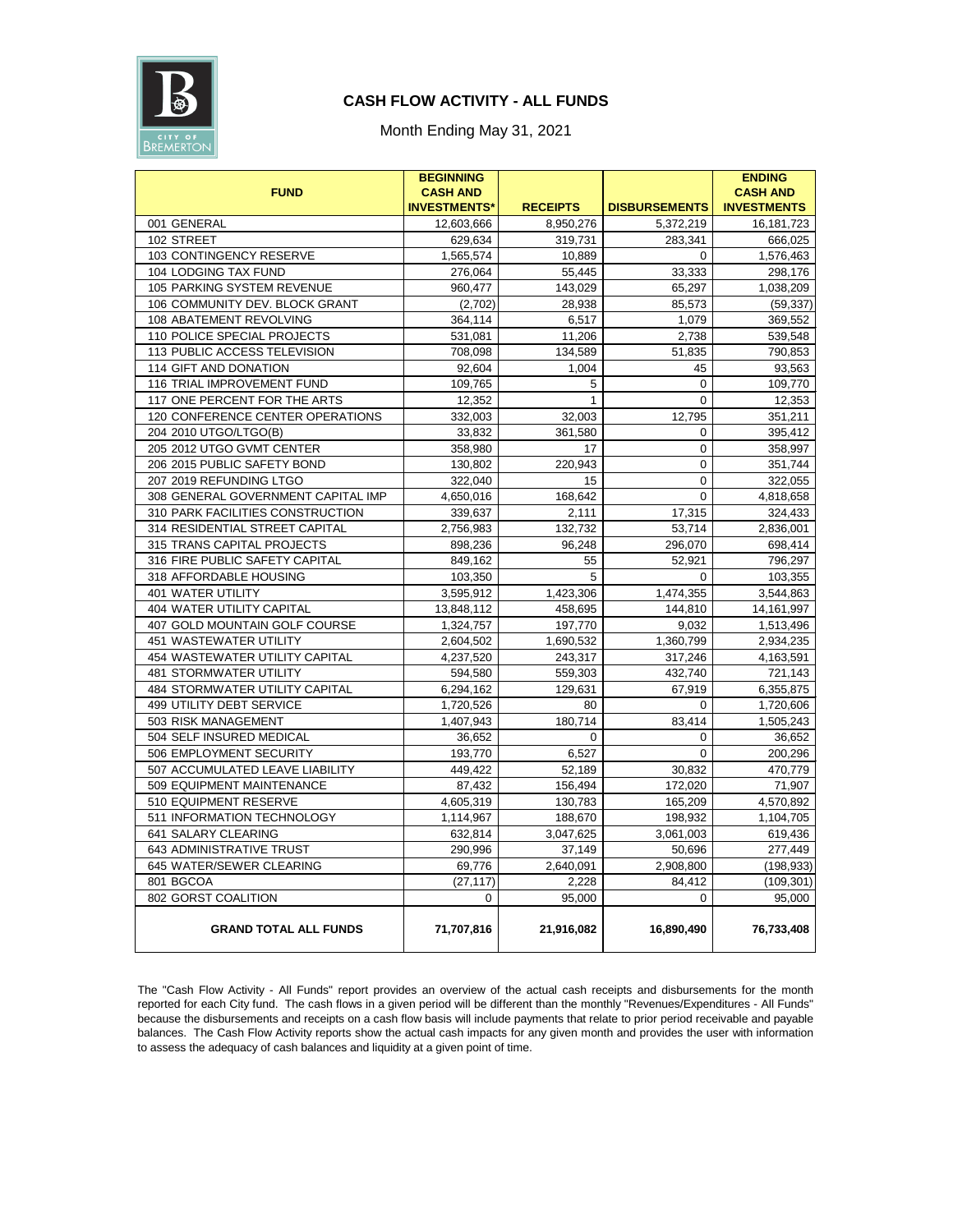|                      | Dec        | <b>JAN</b> | <b>FEB</b> | <b>MAR</b> | <b>APR</b> | <b>MAY</b> | <b>JUN</b> | JUL | AUG | <b>SEP</b> | OCT | <b>NOV</b> | <b>DEC</b> |
|----------------------|------------|------------|------------|------------|------------|------------|------------|-----|-----|------------|-----|------------|------------|
|                      |            |            |            |            |            |            |            |     |     |            |     |            |            |
| <b>RECEIPTS</b>      |            | 4,878,326  | 4,905,808  | 4,554,843  | 12,244,127 | 8,950,276  |            |     |     |            |     |            |            |
| <b>DISBURSEMENTS</b> |            | 6,023,815  | 5,024,081  | 5,287,385  | 11,941,805 | 5,372,219  |            |     |     |            |     |            |            |
| <b>CASH/INVEST</b>   | 14,297,647 | 13,152,159 | 13,033,886 | 12,301,344 | 12,603,666 | 16,181,723 |            |     |     |            |     |            |            |
|                      |            |            |            |            |            |            |            |     |     |            |     |            |            |



## **CASH FLOW - GENERAL FUND**